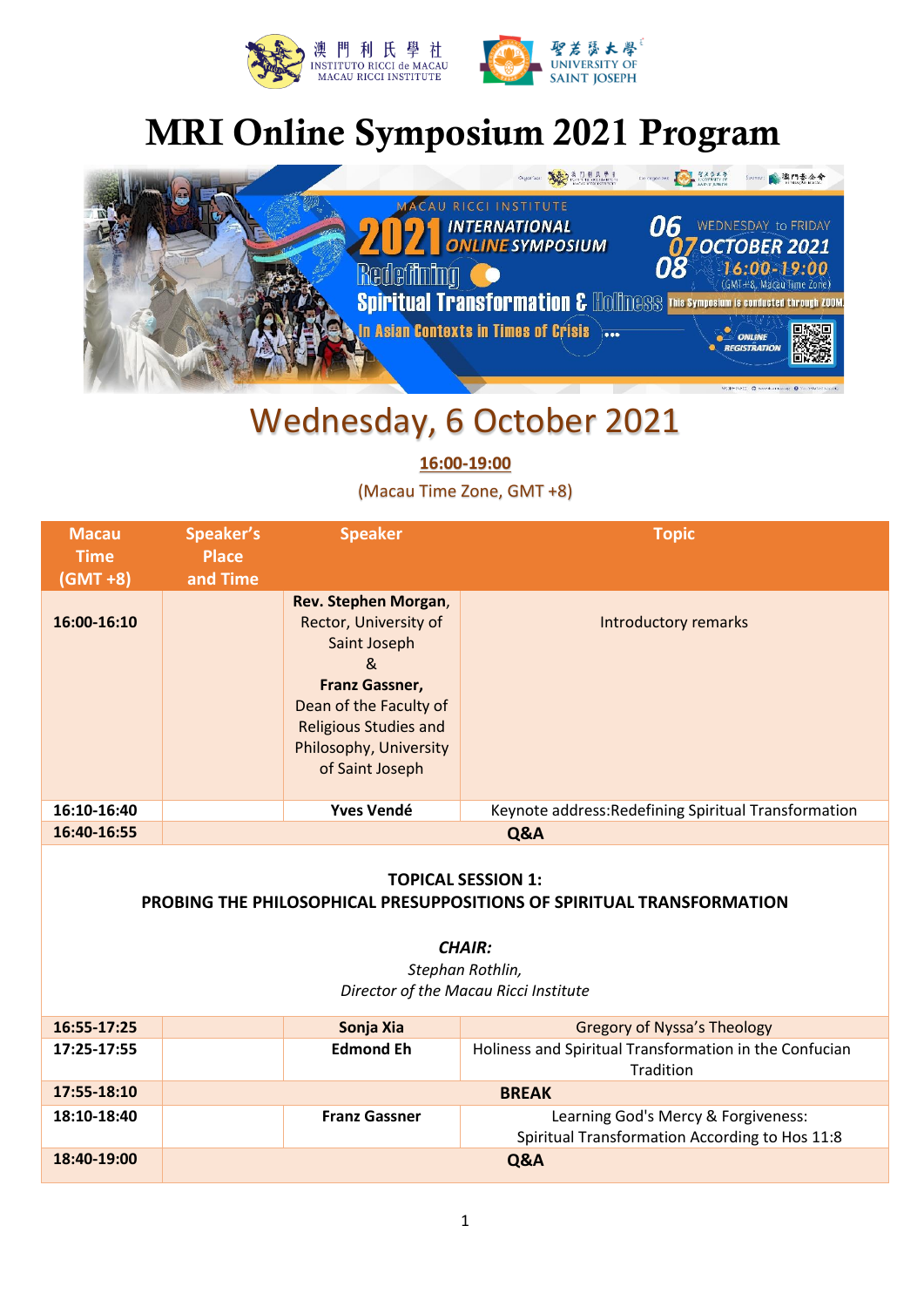



# MRI Online Symposium 2021 Program



#### Thursday, 7 October 2021

**16:00-19:00**

(Macau Time Zone, GMT +8)

| <b>Macau</b><br><b>Time</b><br>(GMT +8)                                                                                                  | Speaker's<br><b>Place</b><br>and Time | <b>Speaker</b>                                | <b>Topic</b>                                                                                                |  |  |
|------------------------------------------------------------------------------------------------------------------------------------------|---------------------------------------|-----------------------------------------------|-------------------------------------------------------------------------------------------------------------|--|--|
| <b>TOPICAL SESSION 2:</b><br><b>SERVANT LEADERSHIP</b><br><b>CHAIR:</b><br>Dennis McCann,<br>Silliman University, Philippines            |                                       |                                               |                                                                                                             |  |  |
| 16:00-16:30                                                                                                                              |                                       | <b>Bernard Lee</b><br>&<br><b>Liam Gearon</b> | Discourses of Spirituality Metanoia in Asian<br>Jesuit Higher Education                                     |  |  |
| 16:30-17:00                                                                                                                              |                                       | <b>Gregory Koay</b>                           | Spiritual Transformation through Ignatian Exercises by<br>G. M. Hopkins and its resonance in Chinese poetry |  |  |
| 17:00-17:15                                                                                                                              | Q&A                                   |                                               |                                                                                                             |  |  |
| 17:15-17:30                                                                                                                              | <b>BREAK</b>                          |                                               |                                                                                                             |  |  |
| <b>TOPICAL SESSION 3:</b><br><b>JESUIT MASTERS IN SPIRITUAL TRANSFORMATION &amp; DIALOGUE</b><br><b>CHAIR:</b><br><b>Thierry Meynard</b> |                                       |                                               |                                                                                                             |  |  |
| 17:30-18:00                                                                                                                              |                                       | <b>Michelle Mope</b><br>Andersson             | On Castiglione and Qianlong                                                                                 |  |  |
| 18:00-18:30                                                                                                                              |                                       | Claudia von Collani                           | Johann Adam Schall von Bell - Dialogue over two dynasties                                                   |  |  |
| 18:30-18:45                                                                                                                              | Q&A                                   |                                               |                                                                                                             |  |  |